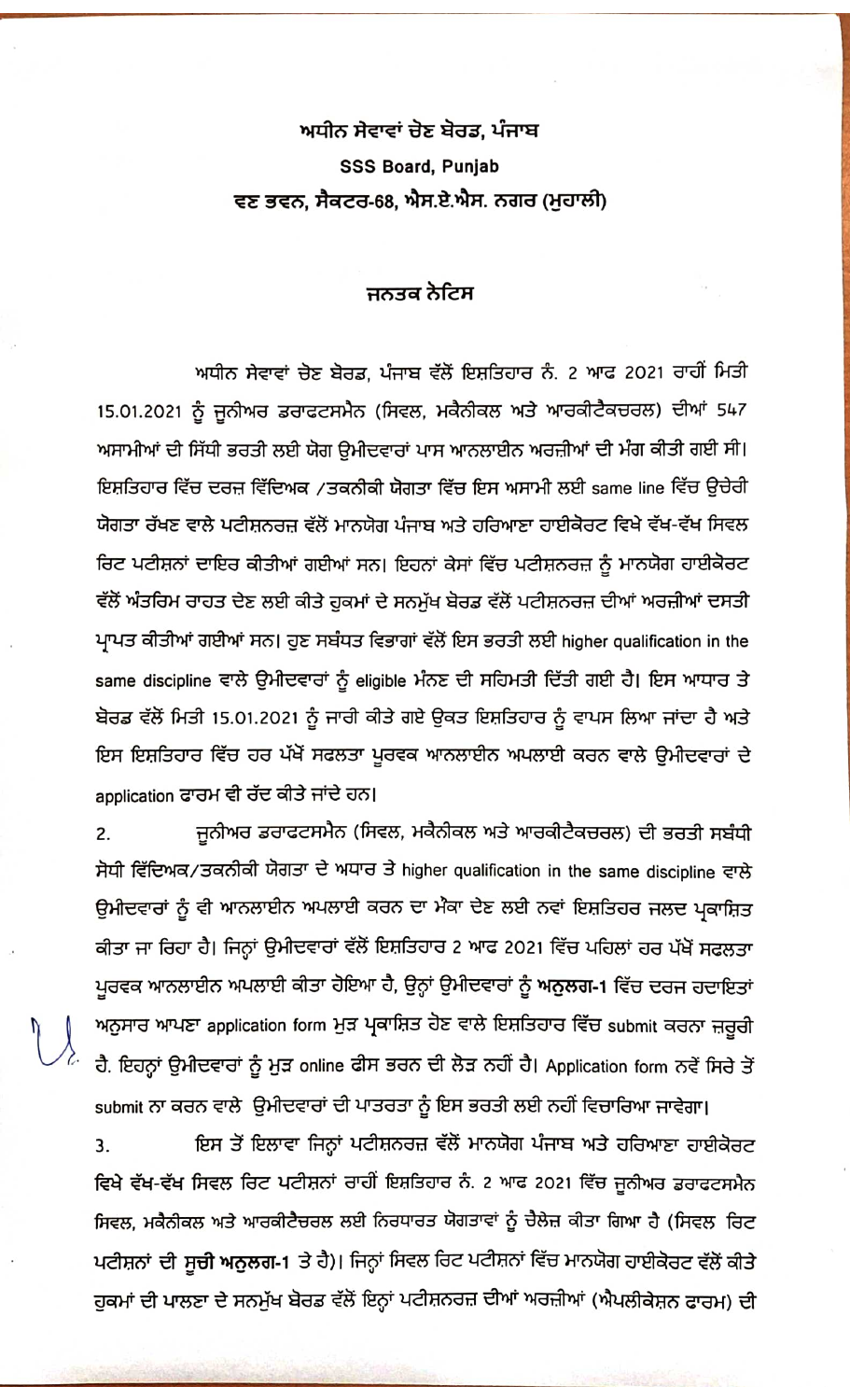ਹਾਰਡ ਕਾਪੀ ਸਮੇਤ ਬੈਂਕ ਡਰਾਫਟ ਲਏ ਗਏ ਸਨ, ਉਨ੍ਹਾਂ ਪਟੀਸ਼ਨਰਜ਼/ਉਮੀਦਵਾਰਾਂ ਨੂੰ ਸੂਚਿਤ ਕੀਤਾ ਜਾਂਦਾ ਹੈ ਕਿ ਉਹ ਆਪਣੀ ਵਿਦਿਅਕ ਯੋਗਤਾ )higher qualification in the same discipline) ਅਨੁਸਾਰ ਪ੍ਰਕਾਸ਼ਿਤ ਹੋਣ ਵਾਲੇ ਇਸ਼ਤਿਹਾਰ ਵਿੱਚ Online apply ਕਰਨ ਕਿਉਂਕਿ ਲਿਖਤੀ ਪ੍ਰੀਖਿਆ ਦੀ ਪਾਤਰਤਾ ਲਈ ਹਰ ਪੱਖੋਂ ਮੁਕੰਮਲ ਆਨਲਾਈਨ ਐਪਲੀਕੇਸ਼ਨ ਫਾਰਮ ਸਮੇਤ ਭਰਤੀ ਫੀਸ Online submit ਕਰਨਾ ਜ਼ਰੂਰੀ ਹੈ। ਪਟੀਸ਼ਨਰਜ਼ ਵੱਲੋਂ ਬੋਰਡ ਵਿਖੇ ਦਸਤੀ ਬਿਨੈ-ਪੱਤਰ ਨਾਲ ਜਮ੍ਹਾਂ ਕੀਤੇ ਭਰਤੀ ਫੀਸ ਦੇ ਬੈਂਕ ਡਰਾਫਟਾਂ ਨੂੰ ਪ੍ਰਕਾਸ਼ਿਤ ਹੋਣ ਵਾਲੇ ਇਸ਼ਤਿਹਾਰ ਲਈ ਫੀਸ ਵਜੋਂ ਜਮ੍ਹਾਂ ਨਹੀਂ ਮੰਨਿਆ ਜਾਵੇਗਾ। ਬੋਰਡ ਵੱਲੋਂ ਇਨ੍ਹਾਂ ਬੈਂਕ ਡਰਾਫਟਾਂ ਨੂੰ encash ਨਹੀਂ ਕੀਤਾ ਗਿਆ ਹੈ।

ਸਕੱਤਰ

ਅਧੀਨ ਸੇਵਾਵਾਂ ਚੋਣ ਬੋਰਡ, ਪੰਜਾਬ

ਮਿਤੀ, ਮੁਹਾਲੀ : 02.07.2021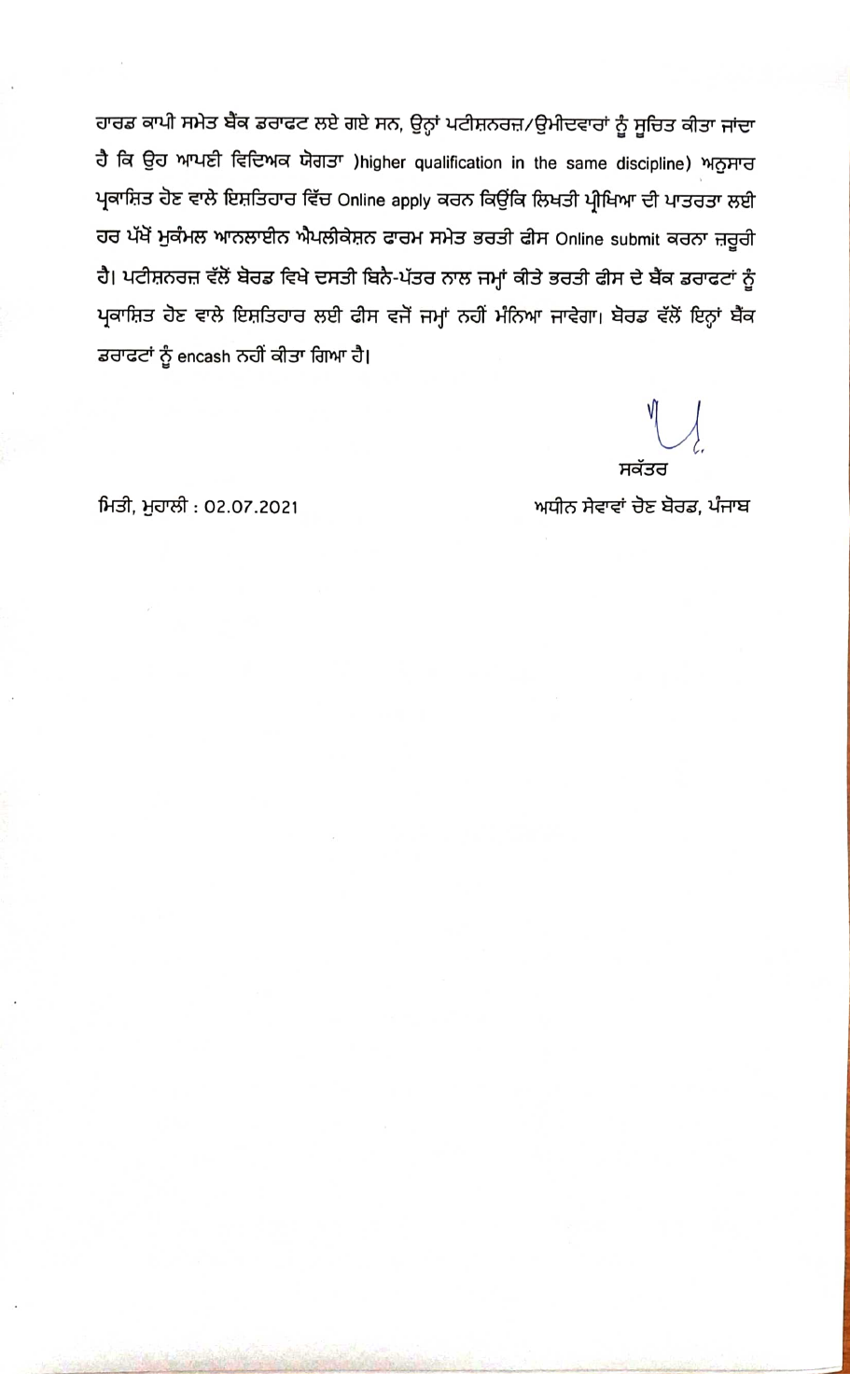## ਅਨੁਲਗ-1

## ਪਹਿਲਾਂ ਤੋਂ ਰਜਿਸਟਰਡ ਉਮੀਦਵਾਰਾਂ ਲਈ ਆਨਲਾਈਨ ਅਪਲਾਈ ਕਰਨ ਸਬੰਧੀ ਗਾਈਡ-ਲਾਈਨਜ਼

ਜਿਨ੍ਹਾਂ ਉਮੀਦਵਾਰਾਂ ਨੇ ਪਹਿਲਾਂ ਹੀ ਇਸ਼ਤਿਹਾਰ ਨੰ. 2 ਆਫ 2021 ਰਾਹੀਂ ਜੂਨੀਅਰ ਡਰਾਫਟਸਮੈਨ (ਸਿਵਲ, ਮਕੈਨੀਕਲ ਅਤੇ ਆਰਕੀਟੈਚਰਲ) ਵਿੱਚ ਆਨਲਾਈਨ ਬਿਨੈ-ਪੱਤਰ ਫਾਰਮ ਜਮ੍ਹਾ ਕੀਤਾ ਹੋਇਆ ਹੈ ਅਤੇ ਸਫਲਤਾਪੂਰਵਕ ਆਨਲਾਈਨ ਫੀਸ ਦਾ ਭੁਗਤਾਨ ਵੀ ਕੀਤਾ ਹੈ, ਨੂੰ ਹੇਠ ਦਰਸਾਈਆਂ ਹਦਾਇਤਾਂ ਅਨੁਸਾਰ ਮੁੜ ਆਪਣਾ ਆਨਲਾਈਨ ਐਪਲੀਕੇਸ਼ਨ ਫਾਰਮ submit ਕਰਨਗੇ :-

- ਉਮੀਦਵਾਰ ਨੂੰ ਪਹਿਲਾਂ ਦਿੱਤੇ ਯੂਜ਼ਰ ਆਈ ਡੀ ਅਤੇ ਪਾਸਵਰਡ ਨਾਲ  $\log_{10}$  ਕਰਨਗੇ (ਦੁਬਾਰਾ 1. ਰਜਿਸਟਰ ਕਰਨ ਦੀ ਕੋਈ ਲੋਤ ਨਹੀਂ ਹੈ)।
- ਉਮੀਦਵਾਰਾਂ ਵੱਲੋਂ ਪਹਿਲਾਂ ਦਾਖਲ ਕੀਤੇ ਗਏ ਵੇਰਵਿਆਂ ਦੇ ਨਾਲ ਅਪਡੇਟ ਕੀਤੀ ਜਾਣ ਵਾਲੀ ਜਾਣਕਾਰੀ 2. display ਹੋਵੇਗੀ।
- ਮੁਢਲੀ ਜਾਣਕਾਰੀ : ਉਮੀਦਵਾਰ ਆਪਣੇ ਆਨਲਾਈਨ ਫਾਰਮ ਵਿੱਚ ਨਾਮ, ਜਨਮ ਮਿਤੀ, ਫੋਨ ਨੰਬਰ, З. ਈਮੇਲ ਆਈ.ਡੀ. ਅਤੇ ਕੈਟਗਾਰੀ ਤੋਂ ਇਲਾਵਾ ਪਹਿਲਾਂ ਦਿੱਤੀ ਜਾਣਕਾਰੀ ਅਪਡੇਟ ਕਰ ਸਕਦੇ ਹਨ।
- ਕੈਟਾਗਰੀ : ਕੇਵਲ ਹੇਠ ਲਿਖਿਆ ਕੈਟਗਾਰੀਆਂ ਦੇ ਉਮੀਦਵਾਰ ਵੱਲੋਂ ਆਪਣੀ ਕੈਟਾਗਰੀ ਨੂੰ ਅਪਡੇਟ 4. ਕਰਨਾ ਜ਼ਰੂਰੀ ਹੈ : –

| ਪਹਿਲਾਂ ਚੁਣੀ ਕੈਟਾਗਰੀ           | ਅਪਡੇਟ ਕੀਤੀ ਜਾਣ ਵਾਲੀ ਕੈਟਾਗਰੀ                          | ਕੈਟਾਗਰੀ ਕੋਡ |
|-------------------------------|------------------------------------------------------|-------------|
| Ex-Serviceman S.C (Self)      | Ex-Serviceman S.C. (Mazbhi & Balmiki)                | 107         |
|                               | Ex-Serviceman S.C. (Ramdasia & Othrs)                | 119         |
| Ex-Serviceman S.C (Dependent) | Ex-Serviceman S.C. (Mazbhi & Balmiki)<br>(Dependent) | 108         |
|                               | Ex-Serviceman S.C. (Ramdasia & Othrs)<br>(Dependent) | 120         |
| Sports S.C                    | Sports S.C. (Mazbhi & Balmiki)                       | 112         |
|                               | Sports S.C. (Ramdasia & Othrs)                       | 121         |

- ਸਿਵਲ ਅਤੇ ਆਰਕੀਟੈਕਚਰ ਵਾਲੇ ਉਮੀਦਵਾਰ ਜੁਨੀਅਰ ਡਰਾਫਟਸਮੈਨ (ਸਿਵਲ/ ਤਰਜੀਹ:– 5. ਆਰਕੀਟੈਕਚਰ) ਦੀ ਅਸਾਮੀ ਲਈ ਪਹਿਲਾਂ ਦਿੱਤੀ ਵਿਭਾਗਾਂ ਦੀ ਚੋਣ ਮੁੜ ਬਦਲ ਸਕਦੇ ਹਨ।
- ਵਿੱਦਿਅਕ/ਤਕਨੀਕੀ ਯੋਗਤਾ: ਉਮੀਦਵਾਰ ਆਪਣੀ ਵਿੱਦਿਅਕ/ਤਕਨੀਕੀ ਯੋਗਤਾ ਨੂੰ ਅਪਡੇਟ ਕਰ ਸਕਦੇ 6. ਹਨ।
- ਉਮੀਦਵਾਰ ਵੱਲੋਂ ਸਮੁੱਚੀ ਜਾਣਕਾਰੀ ਨੂੰ ਚੈਂਕ ਕਰਨ ਉਪਰੰਤ ਆਨਲਾਈਨ ਐਪਲੀਕੇਸ਼ਨ ਫਾਰਮ submit 7. ਕਰਨ ਜ਼ਰੂਰੀ ਹੋਵੇਗਾ।
- ਇਨ੍ਹਾਂ ਉਮੀਦਵਾਰਾਂ ਵੱਲੋਂ ਪਹਿਲਾਂ ਹੀ ਆਨਲਾਈਨ ਐਪਲੀਕੇਸ਼ਨ ਫਾਰਮ ਦੀ ਬਣਦੀ ਫੀਸ ਦਾ ਭੁਗਤਾਨ ਕੀਤਾ 8. ਗਿਆ ਹੈ, ਉਹ ਸਿੱਧੇ ਤੌਰ ਤੇ ਆਨਲਾਈਨ ਐਪਲੀਕੇਸ਼ਨ ਫਾਰਮ ਦੀ ਕਾਪੀ ਡਾਊਨਲੋਡ ਕਰ ਸਕਦੇ ਹਨ।